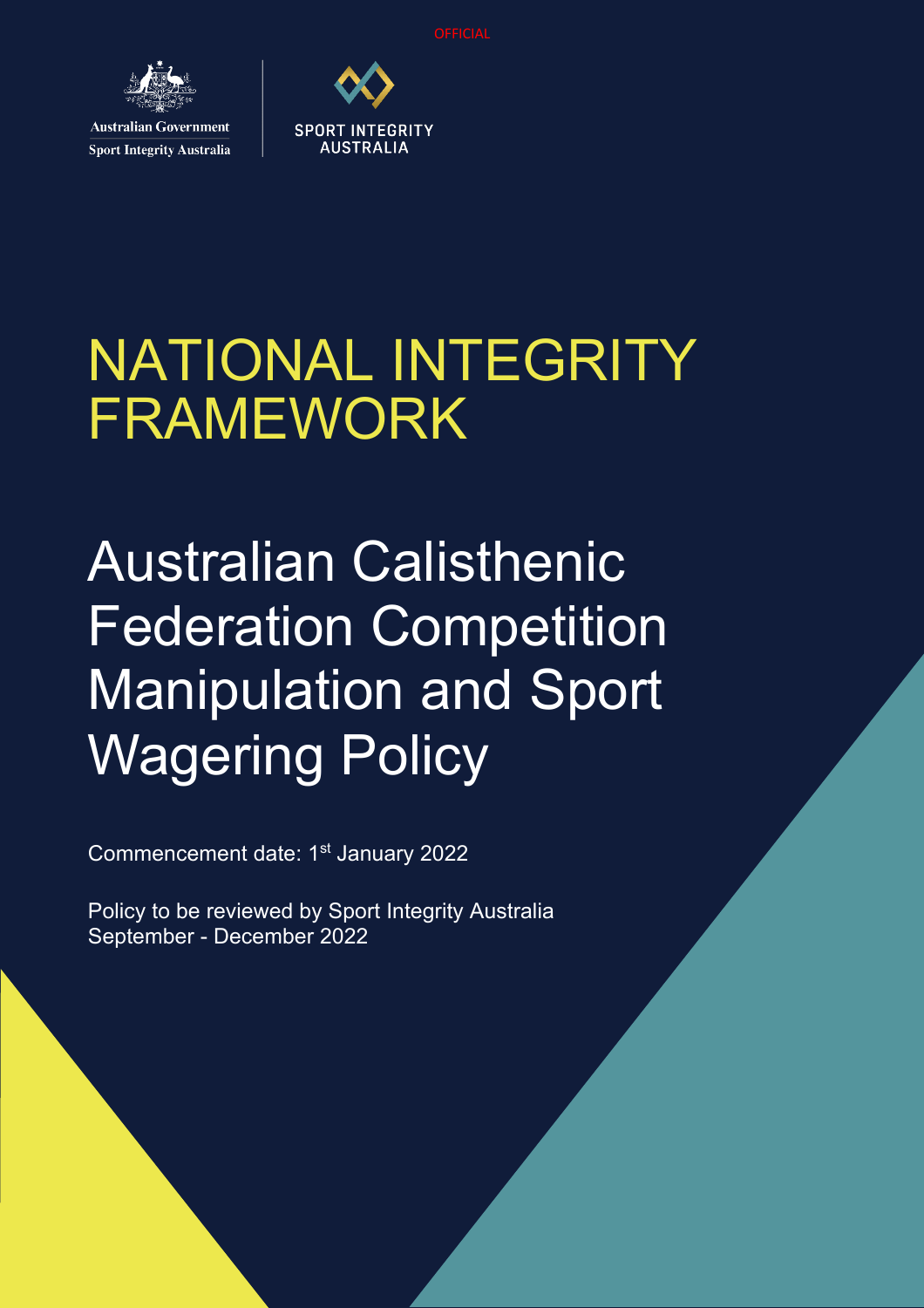## OFFICIAL

# **TABLE OF CONTENTS**

| 1.  | <b>Definitions</b>                                  | 1              |
|-----|-----------------------------------------------------|----------------|
| 2.  | <b>Jurisdiction</b>                                 | 1              |
| 3.  | <b>Prohibited Conduct</b>                           |                |
| 3.1 | <b>Prohibited Conduct</b>                           |                |
| 4.  | <b>Obligations</b>                                  | $\mathbf{2}$   |
| 4.1 | Reporting                                           | $\overline{2}$ |
| 4.2 | Information sharing                                 | 3              |
| 4.3 | Monitoring by Wagering Service Providers            | 3              |
| 4.4 | Sponsorship within Calisthenics                     | 3              |
| 5.  | <b>Complaints, Disputes &amp; Discipline Policy</b> | 4              |
| 6.  | <b>National Integrity Framework</b>                 | 4              |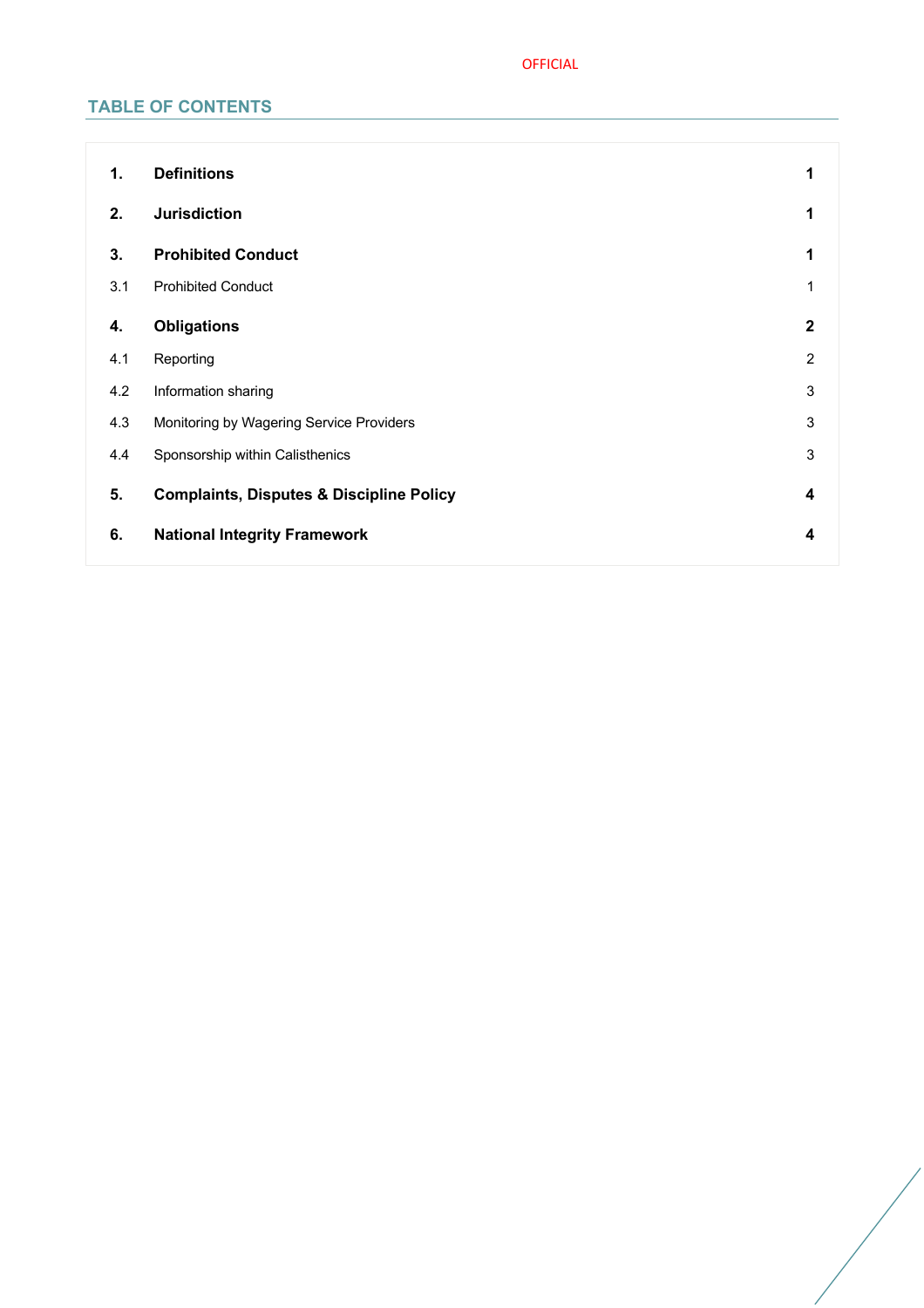## **SUMMARY**

The manipulation of sporting competitions and related activities undermines the integrity of sport.

Manipulating sporting competitions can be a crime and punishable by law.

This Policy prescribes prohibited conduct which constitutes a breach, as well as offences which must be reported to Australian Calisthenic Federation (ACF).

Through this Policy, ACF aims to ensure that its core values, good reputation and positive behaviours and attitudes are maintained.

## **1. Definitions**

Defined terms not otherwise defined in this Policy have the meaning given to them in the National Integrity Framework. In this Policy the following words have the corresponding meaning:

**Benefit** means any advantage and is not limited to property.

**Wagering Service Provider** means any company or other undertaking that promotes, brokers, arranges or conducts any form of wagering activity in relation to Calisthenics in Australia.

**Inside Information** means any information connected to the conduct, management or organisation of a sporting event that is not generally available and if it were generally available, the information, would, or would be likely to, influence a person's decision to bet on the sporting event or in making any other betting decision.

**Policy** means this Competition Manipulation and Sport Wagering Policy.

**Prohibited Conduct** means conduct proscribed by clause 3 of this Policy.

#### **2. Jurisdiction**

This Policy applies to:

- (a) Relevant Persons; and
- (b) Relevant Organisations.

## **3. Prohibited Conduct**

#### **3.1 Prohibited Conduct**

 $\mathcal{L}_{\mathcal{L}}$ 

A Relevant Person commits a breach of this Policy when they, either alone or in conjunction with another or others, engage in any of the following conduct:

- (a) participate (whether by act or omission) in improperly altering the result or the course of an Activity in order to remove all or part of the unpredictable nature of the Activity to obtain a Benefit for themselves or others by:
	- (i) the direct, pre-meditated or planned interference with the natural course of an Activity or element of an Activity<sup>1</sup>:
	- (ii) providing modified or false information related to an athlete's identity or personal information;

<sup>1</sup> Examples may include, but not limited to, intentionally conceding points, pre-arranging the outcome of a competition, deliberate underperformance (also known as 'tanking') in any manner (through selections or not playing to a person's merits), influencing athlete selections and strategy, or intentional unfair or incorrect officiating

**<sup>1</sup>** | Australian Calisthenic Federation Competition Manipulation and Sport Wagering Policy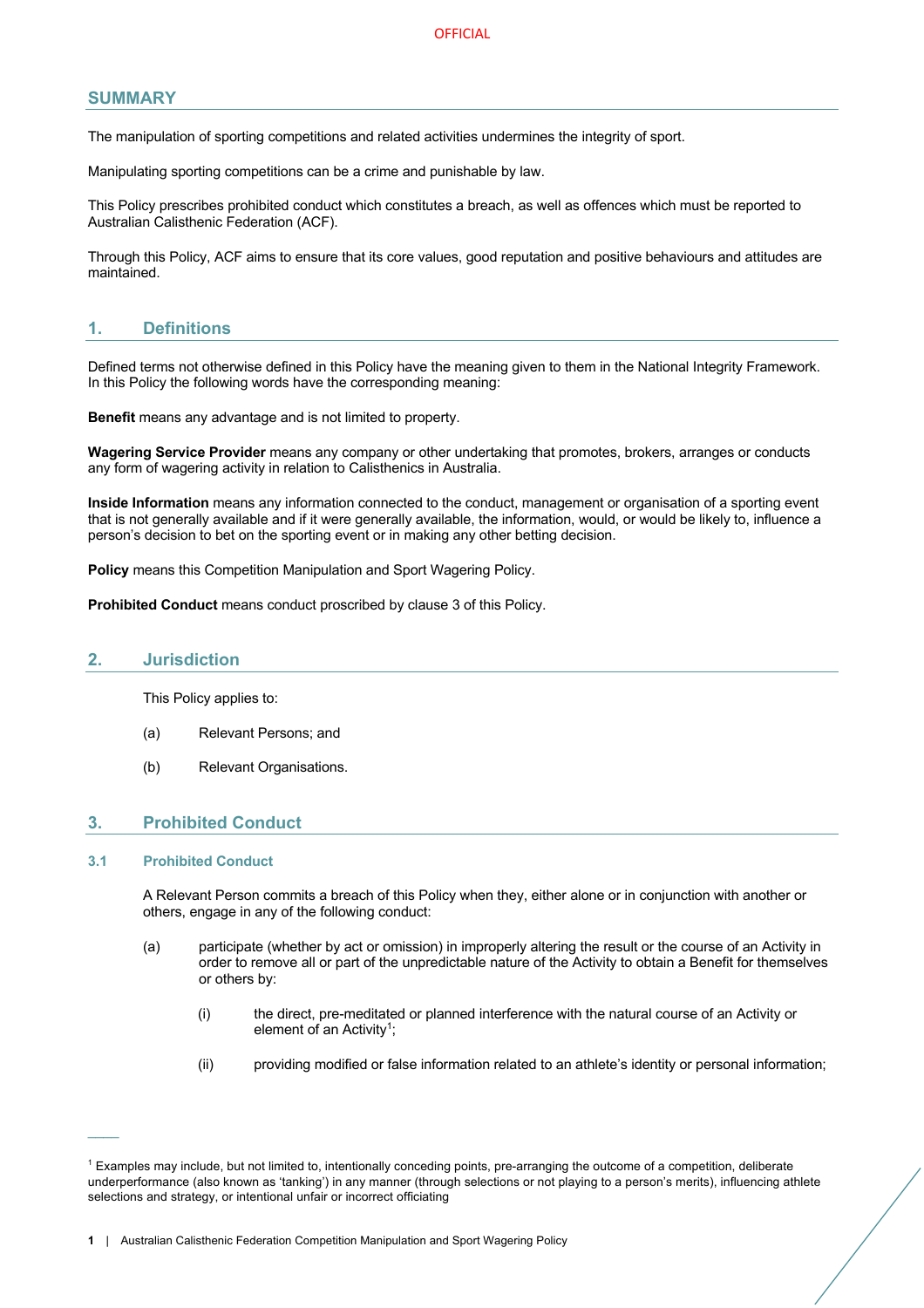- (iii) intentionally modifying playing surfaces, equipment or athlete's physiology to improperly influence the natural course of the event<sup>2</sup>; or
- (iv) providing or receiving any Benefit that might reasonably be expected to bring the Relevant Person, ACF, or Calisthenics into disrepute;
- (b) bet, or enter into any other form of financial speculation on any Activity, or on any incident or occurrence in an Activity, connected with ACF, whether or not they are participating in the Activity. For the avoidance of doubt:
	- (i) any bets placed by a betting syndicate or group, such as a 'punter's club', of which the Relevant Person is a member;
	- (ii) an interest in any bet, including having someone else place a bet on their behalf; or
	- (iii) allowing another person to place a bet using a Relevant Person's account,

shall be treated as if the bet was placed by the Relevant Person as an individual;

- (c) facilitate or assist with the making of a bet on any Activity or part of any Activity including communicating in any way, such as by using a mobile phone, computer or other electronic or other device, information that might give another person an unfair advantage if they were to engage in betting related to that information, other than as required as part of their official duties;
- (d) disclose Inside Information, other than as required as part of their official duties;
- (e) accept a Benefit to incite, cause or contribute to any breach of this Policy;
- (f) facilitate, assist, aid, abet, encourage, induce, cover-up or be complicit in any Prohibited Conduct;
- (g) attempt to engage in any conduct which would be Prohibited Conduct if successful; or
- (h) fail to promptly report to ACF's National Integrity Manager any of the matters listed in clause 4.1(a) and (b).

## **4. Obligations**

#### **4.1 Reporting**

 $\mathcal{L}_{\mathcal{L}}$ 

- (a) A Relevant Person must, where permitted by law, promptly notify ACF's National Integrity Manager if he or she:
	- (i) is interviewed as a suspect, charged, or arrested by a law enforcement body in respect of conduct that falls with the definition of Prohibited Conduct;
	- (ii) has been approached by another person to engage in Prohibited Conduct;
	- (iii) knows or reasonably suspects that another person has engaged in Prohibited Conduct, or has been approached to engage in Prohibited Conduct; or
	- (iv) has received or is aware or reasonably suspects that another person has received, actual or implied threats of any nature in relation to any past or proposed Prohibited Conduct.
- (b) A Relevant Person has a continuing obligation to report any new knowledge or suspicion regarding any Prohibited Conduct under this Policy, even if the Relevant Person's prior knowledge or suspicion has already been reported.

 $2$  For the avoidance of doubt, this does not include any matters dealt with under other relevant policies relating to anti-doping, eligibility, gender identity or selection criteria.

**<sup>2</sup>** | Australian Calisthenic Federation Competition Manipulation and Sport Wagering Policy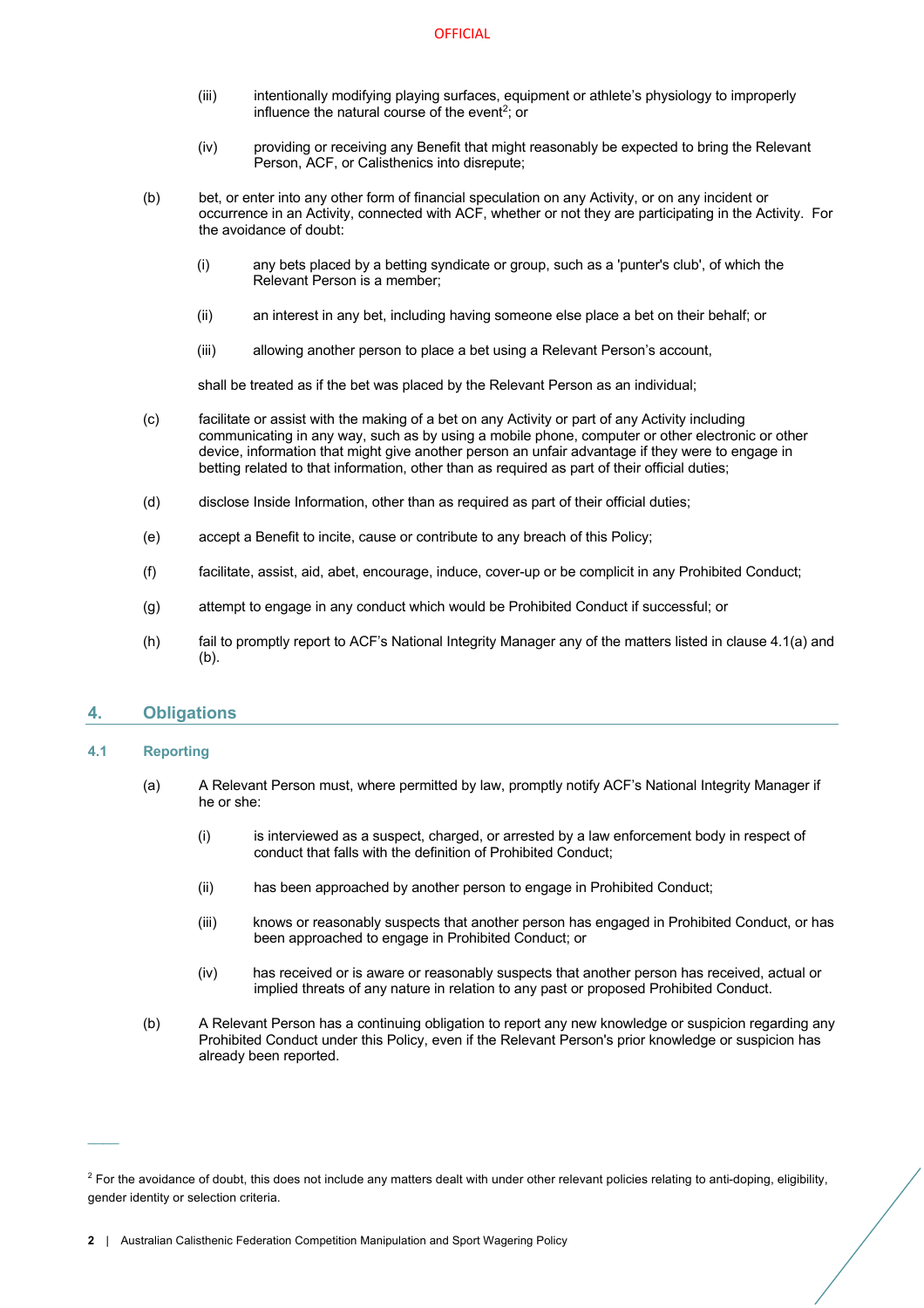- (c) Notification by a Relevant Person under this clause 4.1 may be made verbally or in writing by the Relevant Person and may be made anonymously if there is a genuine concern of reprisal. A Relevant Person who makes a report anonymously is responsible for keeping a record that will allow them to confirm that they have met their obligations under clause 4.1(a).
- (d) The NSO and Relevant Persons should be aware of relevant Commonwealth, State and Territory legal requirements to report criminal activity in relation to the manipulation of sporting competitions (matchfixing) and Inside Information.

## **4.2 Information sharing**

- (a) Australian Calisthenic Federation and Sport Integrity Australia may share information (including Personal Information as defined in the *Privacy Act 1988* (Cth)) at any time relating to Relevant Persons or Relevant Organisations with Wagering Service Providers, law enforcement agencies, government agencies or other sporting organisations to prevent, identify and investigate alleged Prohibited Conduct.
- (b) ACF must share the following information with Sport Integrity Australia:
	- (i) Any notification received from a Relevant Person under clause 4.1; and
	- (ii) Any information received from Wagering Service Providers under clause 4.3.
- (c) In sharing information, ACF will remain bound by the legal obligations contained in the *Privacy Act 1998* (Cth) and ACF's Privacy Policy.

#### **4.3 Monitoring by Wagering Service Providers**

- (a) Relevant Persons must disclose information to ACF and Sport Integrity Australia regarding all of their commercial agreements, interests, and connections with Wagering Service Providers. For the avoidance of doubt, this does not include the disclosure of accounts that Relevant Persons may hold with Wagering Service Providers.
- (b) ACF will work with Wagering Service Providers to ensure the ongoing integrity of Activities under the auspices of ACF and Calisthenics Organisations.
- (c) ACF or Sport Integrity Australia may request Wagering Service Providers to monitor and conduct regular audits of their databases and records to monitor the incidents of suspicious betting transactions (including single or multiple betting transactions or market fluctuations) that may indicate or tend to indicate that Relevant Persons have engaged in Prohibited Conduct under this Policy.
- (d) To enable the Wagering Service Provider to conduct such audits, ACF may, from time to time and subject to any terms and conditions imposed by ACF (including in relation to confidentiality and privacy), provide to Wagering Service Providers details of Relevant Persons who are precluded by this Policy from engaging in Prohibited Conduct.
- (e) Wagering Service Providers may provide ACF with regular written reports on incidents of suspicious betting transactions (including single or multiple betting transactions or market fluctuations) that may indicate or tend to indicate that Relevant Persons have engaged in Prohibited Conduct.
- (f) All requests for information or provision of information by Sport Integrity Australia, ACF or a Wagering Service Provider shall be kept strictly confidential and shall not be divulged to any third party or otherwise made use of, except where required by law or by this Policy, is permitted by ACF or Wagering Service Provider, or where information is already in the public domain other than because of a breach of this Policy.

#### **4.4 Sponsorship within Calisthenics**

- (a) ACF may enter into a commercial arrangement with a Wagering Service Provider from time to time, subject to any applicable legislative requirements.
- (b) A Relevant Organisation may enter into a commercial arrangement with a Wagering Service Provider with the written consent of ACF. Such consent may be withheld at the discretion of ACF where the proposed commercial arrangement: